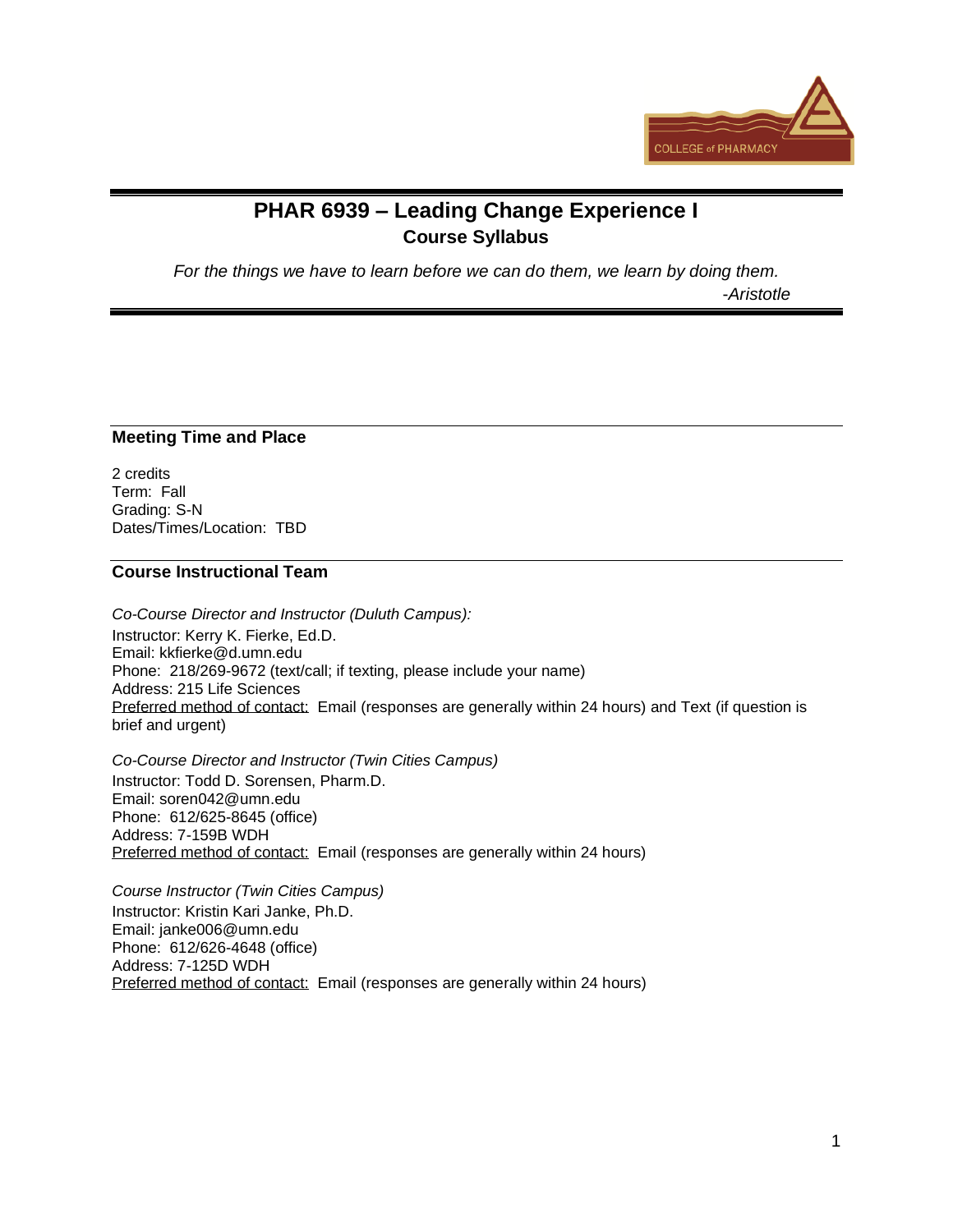## **Overview of the Course**

Learners learn by doing, not by thinking about doing. Additionally, confidence and belief in one's abilities also stems from gaining real-world experience. It is this philosophy that serves as the rational for this course and for its requirement in the Leadership Emphasis in the College's curriculum. This course is designed to follow Phar 6938, *Developing Adaptive Leadership*, within which students spent the semester learning about the adaptive leadership model, developing a vision and action plan for a leadership initiative, and reflecting on their preparedness to lead change. This course puts those ideas and reflections into action.

Students will seek to build momentum with a group around a vision for change in an area for which they have a passion. They will plan an approach to create this change, implement this plan and evaluate the outcomes of their work – both in terms of their success in creating change and with respect to their personal development as a leader. While much of this course is self-directed as each student is bringing leadership to a self-defined change effort, the course incorporates several structural elements designed to support development of leadership skills, accountability for progress in the personal leadership activities,

## **Course Activities**

In addition to the student's leadership efforts committed to their defined leadership initiative, students will engage in the following learning activities

*Course sessions:* Class meets most weeks (see the course schedule for dates and topics) for two hours. Sessions are managed in a "workshop" format. Most sessions engage students in small group work and discussions, thus to optimize one's own learning and the learning that can occur in the classroom, attendance and active participation in the work of the day is expected. Readings and assignments will be associated with each of the learning units addressed in the course.

*Leadership Retreat/Community Building Event:* Students completing Phar 6939 attend an off-campus leadership retreat that combines organized learning activities and social/networking opportunities with all LEA students. Students enrolled in this course are expected to attend. Retreat content utilizes didactic, experiential and self-directed learning activities to enable the participant to:

- Recognize the ability to lead regardless of position or title
- Examine their leadership story and the future impact to the profession
- Describe the need for a passionate commitment to excellence and professional service.
- Explain the power of relationship building and teamwork
- Recognize the value of and exercise skills in self-reflection

*PLS/CLHC Leadership Speaker Series (LSS):* Once the schedule of presenters for the semester is announced, attendance expectations will be set. The goals for your participation in these sessions are to:

- 1. Learn a variety of perspectives on leadership from leaders in pharmacy;
- 2. Formulate and communicate reactions to the presenter's experiences;
- 3. Identify the implications from what you've learned for your own leadership work.

We will debrief on the LSS discussions in class.

*Leadership Networking Partners: Leadership Networking Partners (LNPs):* Pharmacists from the local area who are recognized for their leadership in pharmacy have been identified to participate in this course. Each student will be paired with a pharmacist for a series of conversations on the application of leadership in pharmacy and building leadership skills over one's career. Students and pharmacists will learn from each other in the following ways:

• *LNP Community Events*: Two LNP events are hosted on campus during the semester. These are typically comprised of a short presentation or topic discussion related to leadership, change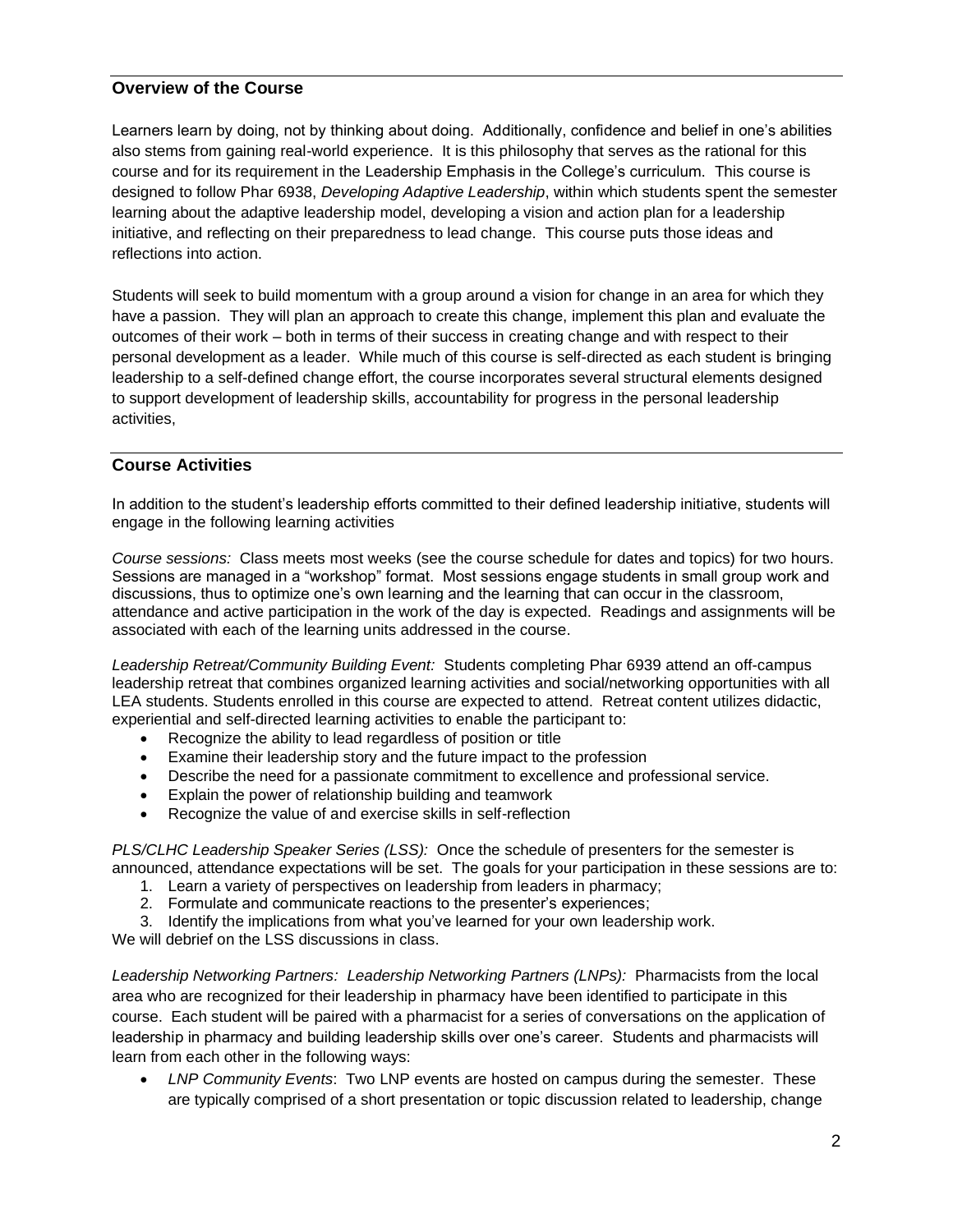management or professional issues in pharmacy with time for general networking. The purpose of these sessions are to 1) create a structured learning activity for LNP teams, and 2) allow students to network with a group of Minnesota pharmacy leaders beyond their individual LNP.

• *1:1 LNP Meetings*: Networking Partners will meet 1:1 a minimum of twice during the semester at a time arranged between the partners. Conversations are comprised of an assigned, structured learning activity in combination with learning experiences defined individually by each LNP pair.

# **Prerequisites**

Successful completion of the leadership content in the University of Minnesota College of Pharmacy core curriculum, including leadership courses:

- Phar 6937: Foundations of Leadership
- Phar 6938: Developing Adaptive Leadership

In particular, this course builds upon all core and leadership electives providing an opportunity for students to implement materials into a leading change initiative.

## **Requirements**

#### *Required Books*

- Heifetz, R., Grashow, A., Linsky, A. (2009). *The Practice of Adaptive Leadership*. Boston: Harvard Business Press.
- Arbinger Institute. Leadership and Self-Deception: Getting Out of the Box. San Francisco, CA: Berret-Koehler Publishers, 2010.
- Kotter, J. Rathgeber, H. Our Iceberg Is Melting: Changing and Succeeding Under Any Conditions. New York, NY: St. Martin's Press, 2005.

Other required readings and materials will be provided by the instructors.

#### *Computer/Technology Requirements*

Check the course website site regularly for current course information

# **Goals & Objectives**

| moo                                                                                                                                                                                                                                                                                                                                            | <b>Applicable</b><br>domains &<br>competencies | <b>Scientific</b><br>foundations |
|------------------------------------------------------------------------------------------------------------------------------------------------------------------------------------------------------------------------------------------------------------------------------------------------------------------------------------------------|------------------------------------------------|----------------------------------|
| Goal 1: Describe the roles of a leader, regardless of position<br>or title, and the influence of leaders<br>Objective 1: Describe the ability to influence change<br>regardless of position or title.<br>Objective 2: Analyze and describe your leadership<br>assets, including personal strengths and foundational<br>leadership experiences. | 4.1<br>5.0                                     | 5.3.1                            |
| Goal 2: Identify available tools and resources to assist with<br>self-development, creating effective teams, and managing                                                                                                                                                                                                                      | $4.0, 4.2 - 4.4, 4.6$<br>5.5                   | 5.3.2<br>5.3.3                   |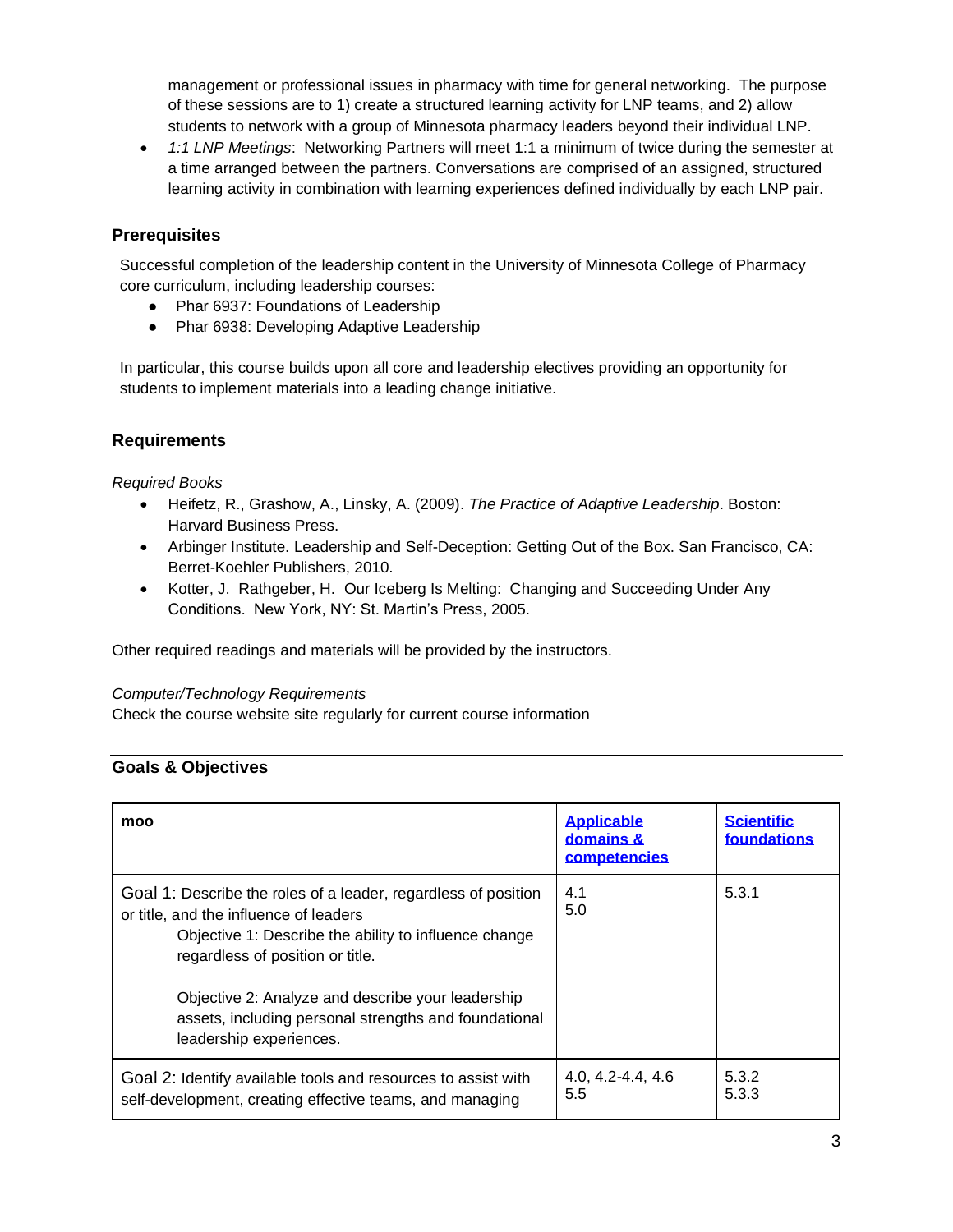| change within organizations<br>Objective 3: Conduct personal self-assessments and<br>target future, individual leadership development efforts.<br>Objective 4: Apply concepts of team performance and                                                                                                                    |     | 5.3.4 |
|--------------------------------------------------------------------------------------------------------------------------------------------------------------------------------------------------------------------------------------------------------------------------------------------------------------------------|-----|-------|
| conflict management to current leadership work in order<br>to create stronger partnerships.                                                                                                                                                                                                                              |     |       |
| Objective 5: Apply knowledge of select leadership skills<br>and strategies, including change management, decision<br>making, dialogue, visioning, and resiliency.                                                                                                                                                        |     |       |
| Goal 3: Examine leadership theories and models and their<br>value in the work of a pharmacist/student pharmacist<br>Objective 6: Identify the various skills, traits, and values of<br>recognized leaders utilizing specific leadership<br>theories/approaches (e.g. servant, authentic,<br>transformational, adaptive). | 4.5 | 5.3.2 |

# **Course Policies**

*General Policies*

See **[University of Minnesota and College of Pharmacy Policy Reference](https://docs.google.com/a/umn.edu/document/d/1artQ5e1rbzxe8lEtWo7BE8k8snZAEgMMz_QcW8yJ-II/edit) (Centralized Syllabus)** for additional UMN and CoP policies, e.g., Academic Freedom; Copyright; Course Evaluations; Disability Accommodations; FERPA, etc.

#### *Attendance*

Students are expected to attend every class for which they are registered. Students are expected to attend classes on the campus where they are enrolled. Any absence needs to be discussed with the course director. Make up work may be required.

#### **Assessment and Grading**

Because the focus of this course is discovery, reflection and awareness building, application of a traditional A-F grading scheme is inconsistent with measuring one's learning within this course. Evaluation methods traditionally associated with use of a quantitative scale for assigning course grades is also inconsistent with key characteristics of leadership development which are inherently based on selfmotivation, self-direction and an ability to maintain a sense of personal accountability for one's effort and outcomes. Stated more directly, in this course you will get out of it what you put into it. Therefore, a selfevaluation of one's participation in the course's learning activities will ultimately be the most important component of a final performance assessment.

Additionally, the learning opportunities experienced in this course will not mean the same for everyone – what is "taken away" from these activities will be unique to each individual. Ultimately, it is not important what your instructors think you have learned from these experiences or their impressions of how well you've learned the intended lessons. What is important is your own understanding of what you have learned, whether you believe you have internalized the concepts and principles outlined and your plans for applying these to your future career as a pharmacist. Your true and final "grade" cannot be assigned